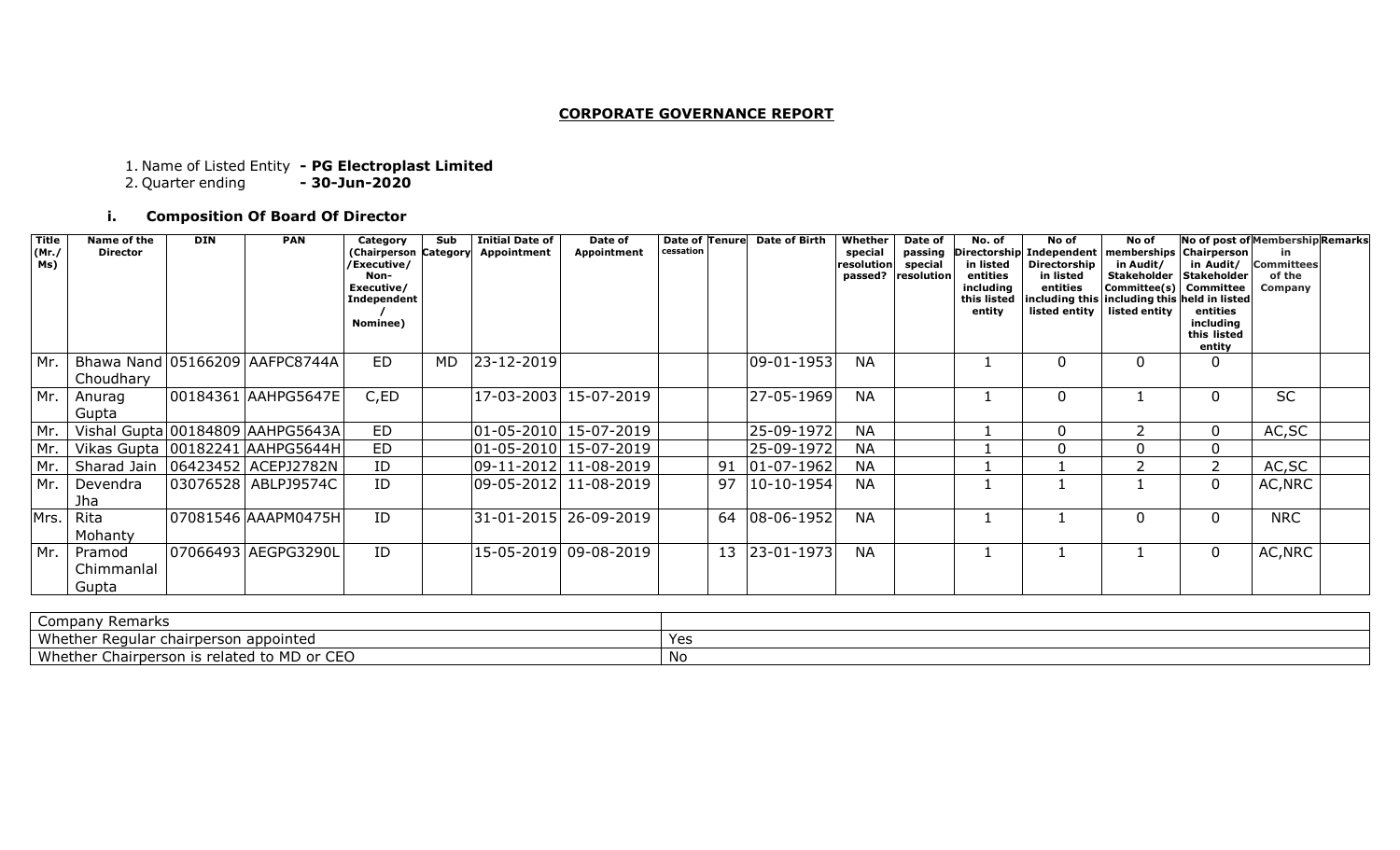## **ii. Composition of Committees**

## **a. Audit Committee**

| Sr. No. | Name of the Director    | Category | Chairperson/Membership | Appointment Date | Cessation Date |
|---------|-------------------------|----------|------------------------|------------------|----------------|
|         | Sharad Jain             |          | Chairperson            | 07-Jan-2013      |                |
|         | Devendra Jha            |          | Member                 | 02-May-2012      |                |
|         | Pramod Chimmanial Gupta |          | Member                 | 11-Aug-2019      |                |
|         | Vishal Gupta            |          | Member                 | 12-Aug-2010      |                |

| Remarks<br>Company '                         |           |
|----------------------------------------------|-----------|
| Whether<br>r Permanent chairperson appointed | Y≙∖<br>-- |

#### **b. Stakeholders Relationship Committee**

| Sr. No. | Name of the Director | Category | Chairperson/Membership | Appointment Date | <i>Cessation Date</i> |
|---------|----------------------|----------|------------------------|------------------|-----------------------|
|         | Sharad Jain          |          | Chairperson            | 07-Jan-2013      |                       |
|         | Vishal Gupta         |          | Member                 | 12-Aug-2010      |                       |
|         | Anurag Gupta         |          | Member                 | 23-Dec-2019      |                       |

| $\sim$<br><b>Remarks</b><br>Company T                  |                      |
|--------------------------------------------------------|----------------------|
| Whether<br>i appointed<br>ianent chairperson<br>Perma. | $V \cap Y$<br>$\sim$ |

## **c. Risk Management Committee**

| Sr. No. | si uje Director<br><i>Name</i><br>י כנננ | ategorv۔ | unairperson/Member<br>embership. . | 125f<br>Appointment Date | <i>Cessation Date</i> |
|---------|------------------------------------------|----------|------------------------------------|--------------------------|-----------------------|
|         |                                          |          |                                    |                          |                       |

| ' Remarks<br>Company                                      |  |
|-----------------------------------------------------------|--|
| Whether<br>appointed<br>Permanent chairperson i<br>. Darm |  |

# **d. Nomination and Remuneration Committee**

| Sr. No. | Name of the Director    | <i>Category</i> | Chairperson/Membership | Appointment Date | <i>Cessation Date</i> |
|---------|-------------------------|-----------------|------------------------|------------------|-----------------------|
|         | Devendra Jha            |                 | Chairperson            | 07-Jan-2013      |                       |
|         | Pramod Chimmanlal Gupta |                 | Member                 | 11-Aug-2019      |                       |
|         | Rita Mohanty            |                 | Member                 | 31-Jan-2015      |                       |

| $\sim$<br>Company Remarks                                                       |    |
|---------------------------------------------------------------------------------|----|
| Whethe <sub>r</sub><br>appointed<br>hairberson:<br>.aner<br><b>Darm</b><br>51 L | V۵ |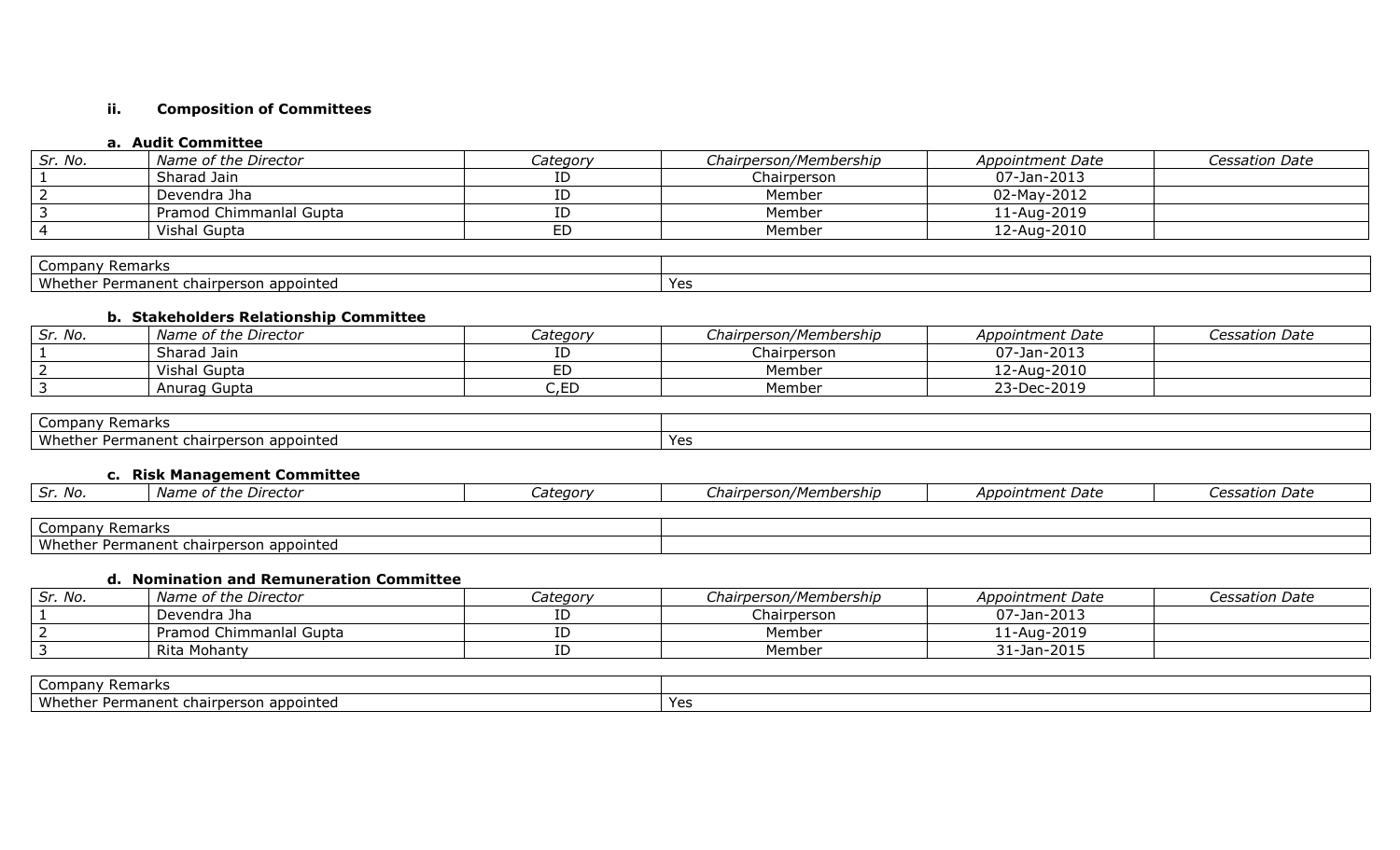## iii. **Meeting of Board of Directors**

| Date(s) of Meeting (if any) in the<br>$\mid$ previous quarter | Date(s) of Meeting (if any) in the relevant $ $<br>auarter | Whether reguirement of<br><b>Ouorum</b> met | <b>Number of Directors</b><br>present | <b>Number of Independent</b><br><b>Directors present</b> |
|---------------------------------------------------------------|------------------------------------------------------------|---------------------------------------------|---------------------------------------|----------------------------------------------------------|
| 14-Feb-2020                                                   | 23-Jun-2020                                                | Yes                                         |                                       |                                                          |
|                                                               |                                                            |                                             |                                       |                                                          |
| Company Remarks                                               |                                                            |                                             |                                       |                                                          |
| Maximum gap between any two consecutive (in number of days)   |                                                            | 129                                         |                                       |                                                          |

#### iv. **Meeting of Committees**

| <b>Name of the Committee</b>        | Date(s) of meeting<br>during of the committee | Date(s) of meeting of<br>the committee in the | Whether requirement of<br>Quorum met (Yes/No) | <b>Number of Directors</b><br>present | Number of<br>independent |
|-------------------------------------|-----------------------------------------------|-----------------------------------------------|-----------------------------------------------|---------------------------------------|--------------------------|
|                                     | in the previous quarter                       | relevant quarter                              |                                               |                                       | directors present        |
| <b>Audit Committee</b>              | 14-Feb-2020                                   |                                               | Yes                                           |                                       |                          |
| <b>Audit Committee</b>              |                                               | 23-Jun-2020                                   | <b>Yes</b>                                    |                                       |                          |
| Nomination & Remuneration Committee | 14-Feb-2020                                   |                                               | Yes                                           |                                       |                          |
| Nomination & Remuneration Committee |                                               | 23-Jun-2020                                   | Yes                                           |                                       |                          |
| Stakeholders Relationship Committee | 14-Feb-2020                                   |                                               | Yes                                           |                                       |                          |

| Company Remarks                                                                                       |     |
|-------------------------------------------------------------------------------------------------------|-----|
| [Only for Audit<br>Maximum gap between any two consecutive (in r<br>umber of days)<br><b>TRULLING</b> | 129 |
| Committee                                                                                             |     |

## v. **Related Party Transactions**

| Subject                                                               | Compliance status (Yes/No/NA) | Remark |
|-----------------------------------------------------------------------|-------------------------------|--------|
| Whether prior approval of audit committee obtained                    | Yes                           |        |
| Whether shareholder approval obtained for material RPT                | Not Applicable                |        |
| Whether details of RPT entered into pursuant to omnibus approval have | Yes                           |        |
| been reviewed by Audit Committee                                      |                               |        |